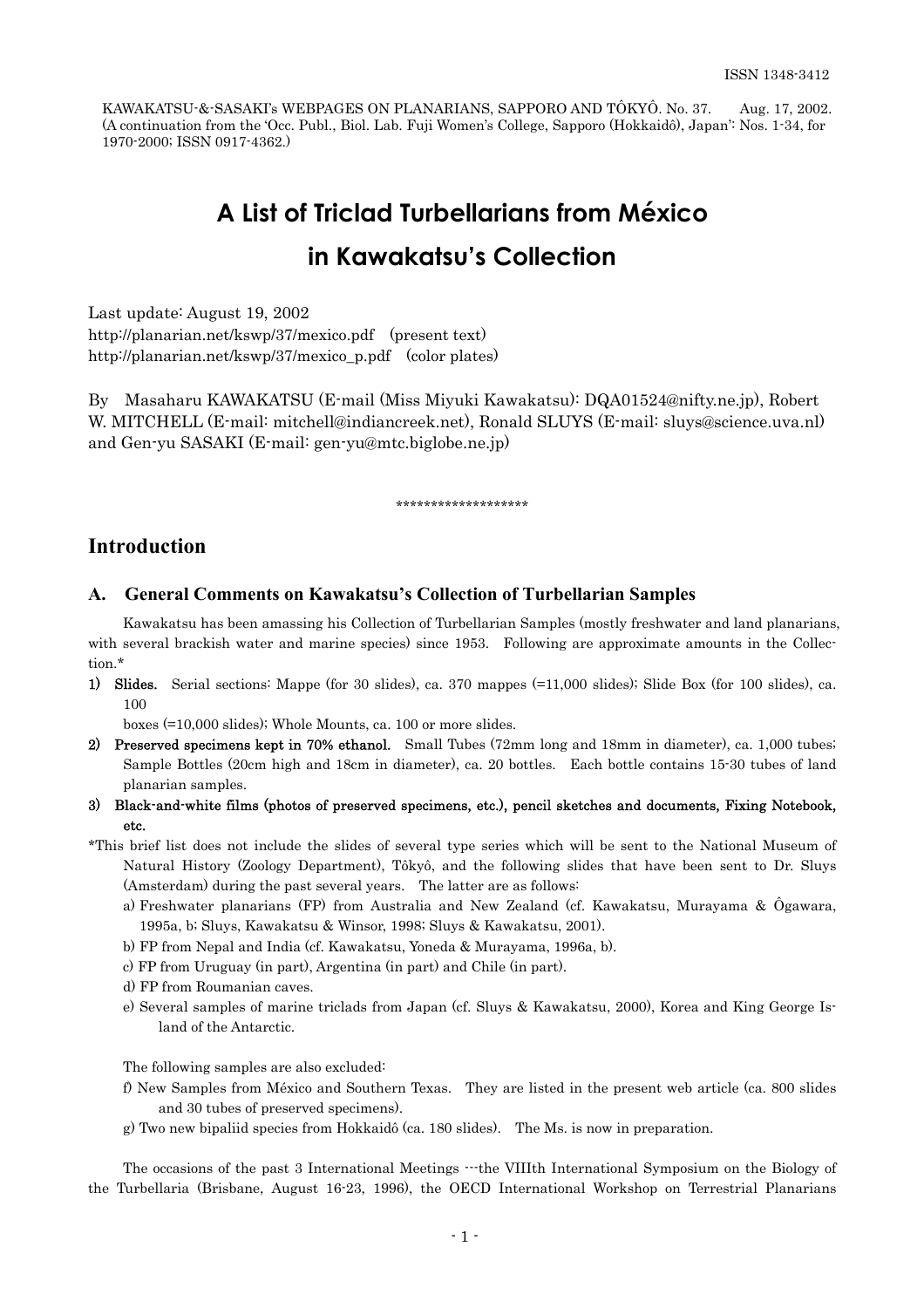(Christchurch, February, 16-20, 1998) and the IXth ISBT (Barcelona, June 26-July 1, 2000) --- brought Kawakatsu and Sluys together where they discussed a cooperative study plan for Kawakatsu's Collection. It was agreed to expedite the transfer of the Collection from Kawakatsu, who has been keeping the Collection in his home, into the hands of the Zoölogisch Museum, Universiteit van Amsterdam, The Netherlands. This work is now in progress.

#### **B. New Samples from México and Southern Texas in the US**

During the past 30 years, Kawakatsu obtained a considerable number of preserved specimens of freshwater planarians from México (United Mexican States). The main sources of these samples are Mitchell-&-Kawakatsu's 1971 and 1973 collections. Additional samples (mostly freshwater planarians, with some land and marine planarians) were received occasionally from Mitchell and J. Reddell.

Some of these samples have already been studied and reported on in several taxonomic papers (cf. Mitchell & Kawakatsu, 1972a, b, 1973; Kawakatsu & Mitchell, 1981a, b, 1983, 1984a, b). However, samples from 65 localities (59 from México and 6 from Southern Texas) were not studied during Kawakatsu's tenure of office at Fuji Women's College, although most have already been sectioned.

 In the following lists, Kawakatsu's Specimen Lot Numbers given for each sample (those registered in Kawakatsu's Fixing Notebook according to his permanent recording system) are shown. An asterisk attached to the Lot No. means the samples have already been prepared as serial sections by Kawakatsu.

# **1. Freshwater Planarians from México: The 1972-1973 Collection by Dr. Mitchell's Team**

No. 1. Lot No. 1209.\* Girardia sp. of Pozo de Guadalupe. A single sexual and 3 asexual specimens; pale brown above; 6-7mm long and 0.8mm wide; fixed with 70% ethanol. Loc.: A stream at Pozo de Guadalupe, San Luis Potosí. Coll. Mitchell; Nov. 24, 1972.

No. 2. Lot No. 1210. *Girardia* sp. of Comedor del Diablo. Three asexual specimens; pale brown above; 6-7 mm long and 0.8mm wide; fixed with 3% formalin solution. Loc.: A stream at Comedor del Diablo, 5km NW Apoala, Oaxaca. Coll. D. McKenzie; Jan. 3, 1973.

No. 3. Lot No. 1211. Girardia sp. of Río Jalpan. A single asexual specimen; pale brown above; 7mm long and 0.8mm wide; fixed with 70% ethanol. Loc.: A stream of Río Jalpan, 16.5 km N of Jalpan, Queretaro. Coll. Mitchell; Feb. 22, 1973.

No. 4. Lot No. 1212.\* Girardia sp. of Tamaulipas. About 10 asexual specimens; pale brown above; 7-8mm long and 0.8mm wide; fixed with 70% ethanol. Loc.: A stream at K192, highway 101, Tamaulipas. Coll. Mitchell, S. Wiley and C. McConnell; Feb. 23, 1973.

No. 5. Lot No. 1213.\* *Girardia* sp. of Lago Patzcauro. Many asexual specimens; pale brown above, 7-10mm long and 0.8-1mm wide; fixed with 70% ethanol. Loc.: Lago Patzcaulo, Patzcauro, Michoacan. Coll. G. Mengden; Mar. 27, 1973.

 Note. Benazzi (1972: 404) reported a Mexican Dugesia species as follows: "Estado do Michoacan, Lago Patzcuaro, m 2175, 7 febbrio 1971, Argano e Zullini leg.: 5 esemplari conservati in alcool, 4 dei quali piccoli ed uno di notevoli dimensioni (lunghezza circa II mm).... Anche questa planaria può essere attribuita al gen. Dugesia."

The locality of the Lot No. 1213 seems to be the same with the locality cited above.

# **2. Freshwater Planarians from México: The 1973 Summer Collection by Drs. Mitchell and Kawakatsu**

No. 6. Lot No. 1220.\* Girardia sp. of San Luis Potosí (photo 1). Five asexual specimens; dark brown above; 18mm long and 2.5mm wide (a single, large specimen); 8-10mm long and 1mm wide (4 fissioparous specimens); fixed with Bouin's fluid. Loc.: A stream along highway 57, 44km S of San Luis Potosí. Coll. Mitchell, Kawakatsu et al.; July 19, 1973.

No. 7. Lot No. 1221.\* Girardia sp. of San Juan del Río (photos 2-3) Many asexual specimens; brown above; 18mm long and 2mm wide (several large specimens); 10-12mm long and 1-1.5mm wide (many fissiparous specimens); fixed with Bouin's fluid. Loc.: A sluggish stream along highway 57, San Juan del Río, Queretaro (alt. 1830m). Coll. Mitchell, Kawakatsu et al.; July 20, 1973 (w.t., 19-22ºC).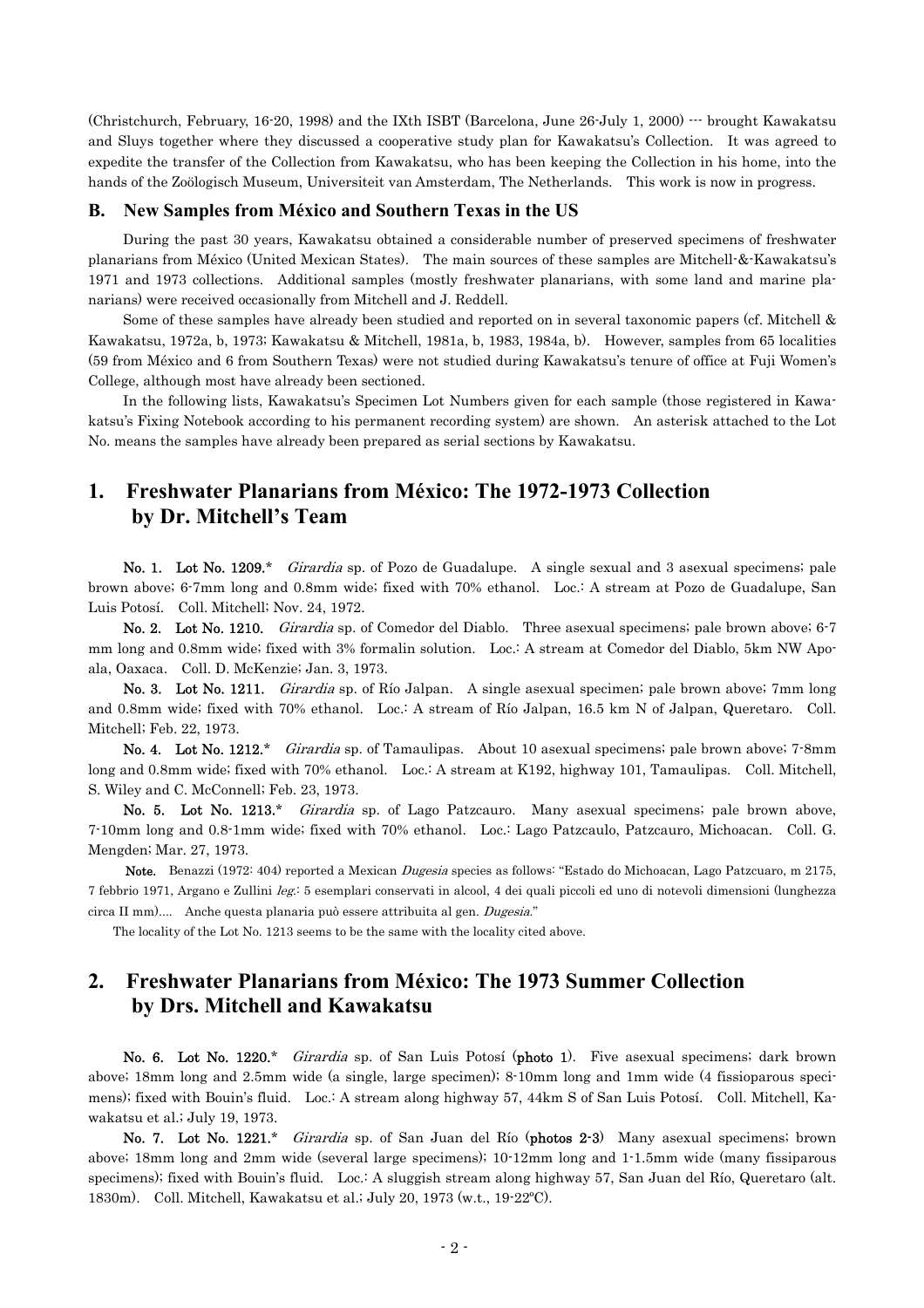No. 8. Lot No. 1222.\* Girardia sp. of near Tula (photo 4) Fifteen sexual and asexual specimens; very dark brown to black above, with many, small, black spots; 10mm long and 1mm wide; fixed with Bouin's fluid. Loc.: A small stream along highway 57 at a point 20km N of the junction of the road to Tula and highway 57, State of México (alt. 2500m). Coll. Mitchell, Kawakatsu et al.; July 20, 1973 (w.t., 22ºC).

No. 9. Lot No. 1223.\* Girardia sp. of Presa Tejocotal-1 (photo 5). A single sexual and many asexual specimens; moderately brown above; 20mm long and 3.5mm wide (a few specimens); 8-15 mm long and 1-2 mm wide (many fissiparous specimens); fixed with Bouin's fluid. Loc.: A stream along highway 130, Presa Tejocotal, Hidalgo (alt. 2135m). Coll. Mitchell, Kawakatsu et al.; July 21, 1973 (w.t., 17-26ºC; pH 5.2).

No. 10. Lot No. 1224.\* Girardia sp. of Presa Tejocotal-2. A single sexual (non-fully matured) and several asexual specimens; pale yellowish brown above; 18mm long and 3mm wide (2 specimens); 10-15mm long and 1-2mm wide); fixed with Bouin's fluid. Loc.: A pond along highway 130, Presa Tejocotal, Hidalgo. Coll. Mitchell, Kawakatsu et al.; July 21, 1973.

No. 11. Lot No. 1225. Girardia sp. of Huauchinango. Two sexual specimens; pale brown above; 12mm long and 1.5mm wide; fixed with Bouin's fluid. Loc.: A small, steep stream along highway 130, 5.6km W of Huauchinango, Puebla (alt. 1830m). Coll. Mitchell, Kawakatsu et al.; July 21, 1973 (w.t., 16ºC; pH 5.0).

No. 12. Lot No. 1226.\* Girardia sp. of Vega do Alatorre-1 (photo 6). Four asexual specimens; pale yellowish brown above; 8-10mm long and 1-1.5mm wide; fixed with Bouin's fluid. Loc.: A stream at 5km N of Vega do Alatorre (99km N of the City of Veracruz), Veracruz. Coll. Mitchell, Kawakatsu et al.; July 22, 1973 (w.t., 29ºC; pH 6.2).

No. 13. Lot No. 1227. *Girardia* sp. of Vega do Alatorre-2 (photo 7). Nine asexual specimens; pale brown above with numerous, small, whitish and yellowish spots; 8mm long and 0.8mm wide; fixed with Bouin's fluid. Loc.: The same with the Lot No. 1226. Coll. Mitchell, Kawakatsu et al.; July 21, 1973.

 Note. Judging from the head shape (without a pair of long and pointed auricles) and conspicuous punctuated body, the animal of the Lot No. 1227 seems to be Girardia tigrina (Girard, 1850).

No. 14. Lot No. 1228. Girardia sp. of Tierra Blanca (photos 8-9). Ten asexual specimens; pale brown above; 6-8mm long and 0.8-1mm wide; fixed with Bouin's fluid. Loc.: A small stream along highway at a point 6km W of the junction of Tierra Blanca and Atlan, on the road to Veracruz, Veracruz (alt. 61m). Coll. Mitchell, Kawakatsu et al.; July 23, 1973 (w.t., 23ºC; pH 5.6).

No. 15. Lot No. 1229.\* Girardia sp. of Palenque-1 (photo 10). Forty-three sexual and asexual specimens; moderately brown above; 10-15mm long and 1-1.5mm wide; fixed with Bouin's fluid. Loc.: A shallow stream at 5km N of Ruinas de Palenque, Chiapas (alt. 300m). Coll. Mitchell, Kawakatsu et al.; July 25, 1973.

No. 16. Lot No. 1230.\* Girardia sp. of Palenque-2. Approximately 15 sexual and 65 asexual specimens; dark brown to black above; 10-15mm long and 2-2.5mm wide; fixed with Bouin's fluid. Loc. A stream along Ococingo road at 20km N of Ruinas de Palenque, Chiapas. Coll. Mitchell, Kawakatsu et al.; July 26, 1973.

No. 17. Lot No. 1231.\* Girardia sp. of Palenque-3. Six sexually mature and 2 asexual specimens; pale brown above; 10-12mm long and 2mm wide; fixed with Bouin's fluid. Loc. A stream along Ococingo road at 20km N of Ruinas de Palenque, Chiapas. Coll. Mitchell, Kawakatsu et al.; July 26, 1973.

No. 18. Lot No. 1232.\* Girardia sp. of Palenque-4. Three sexual and a single asexual specimens (with a pair of neutral and non-pointed auricles); pale brown above; 10-12mm long and 2-2.5mm wide; fixed with Bouin's fluid. Loc. The same with the Lot No. 1231. Coll. Mitchell, Kawakatsu et al.; July 26, 1973.

No. 19. Lot No. 1233.\* *Girardia* sp. of Palenque-5 (photo 11). Seventeen sexual and several asexual specimens (including fission pieces); brown above; 10-15mm long and 1.5-2.5mm wide; fixed with Bouin's fluid. Loc. A small stream at 1km N of Ruinas de Palenque, Chiapas. Coll. Mitchell, Kawakatsu et al.; July 27, 1973  $(w.t., 24.5^{\circ}C; pH 5.6).$ 

No. 20. Lot No. 1234.\* Girardia sp. of Palenque-6 (photo 12). Eleven sexual and 17 asexual specimens; brown above; 10-20mm long and 1.5-2.5mm wide; fixed with Bouin's fluid. Loc.: A stream along Ococingo road at 21km SW of Ruinas de Palenque, Chiapas. Coll. Mitchell, Kawakatsu et al.: July 27, 1973.

No. 21. Lot No. 1235.\* Girardia sp. of Kabachén (photo 13). Seven sexual and 12 asexual specimens; pale brown above; 10-12mm long and 1.5mm wide; fixed with Bouin's fluid. Loc.: Cenote Kabachén, Maní, Yucatan. Coll. Mitchell, Kawakatsu et al.; Aug. 1, 1973 (w.t. 16ºC).

No. 22. Lot No. 1236. *Girardia* sp. of Amil. A single, asexual specimen; brown above; 10mm long and 1mm wide; fixed with Bouin's fluid. Loc.: Cenote Amil, near Chacsinicche, N of Muna, Yucatan. Coll. Mitchell, Kawakatsu et al.; Aug. 5, 1973.

No. 23. Lot No. 1237.\* Girardia sp. of Palenque-1. About 40 sexual and over 160 asexual specimens; mod-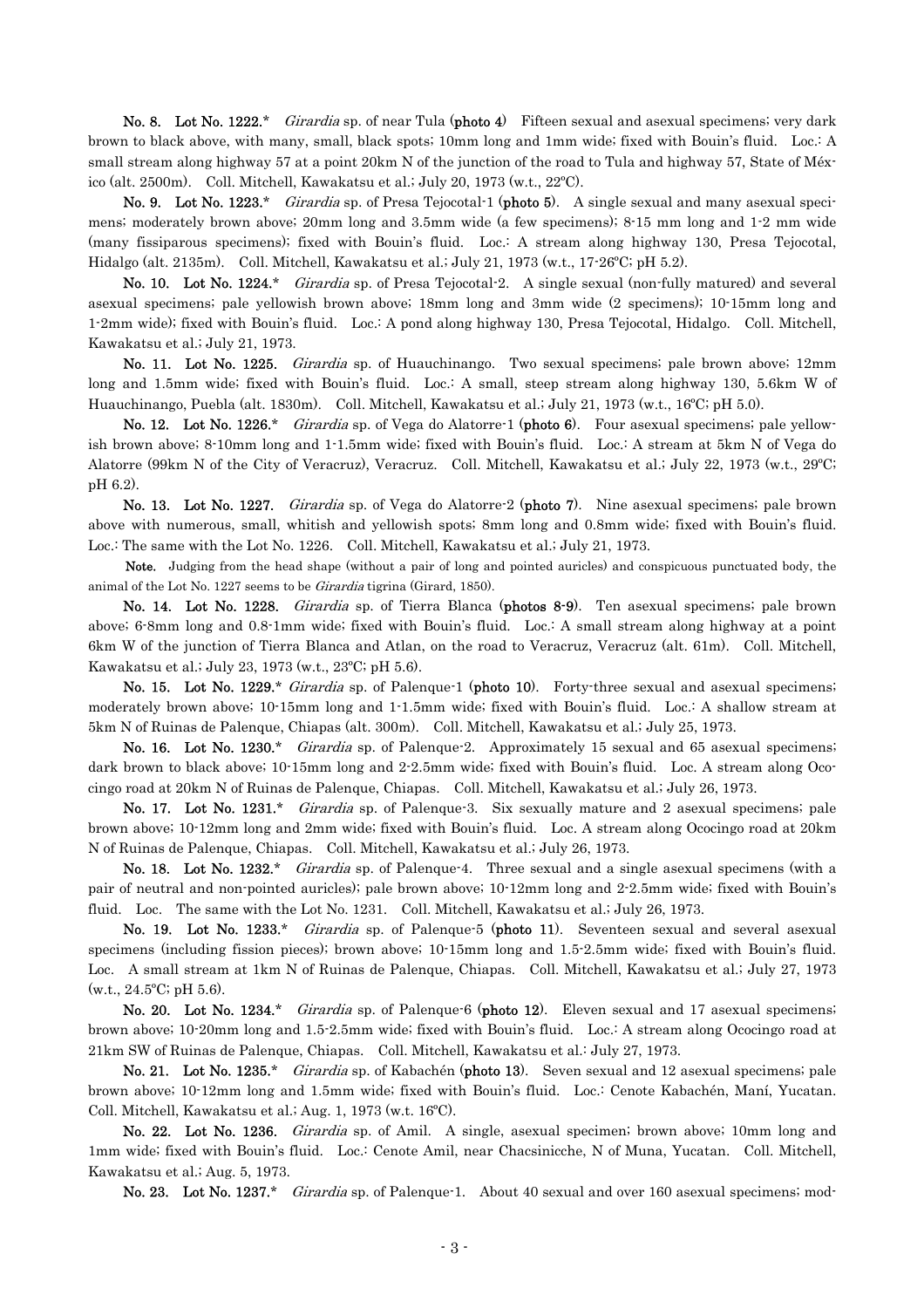moderately brown above; 10-18mm long and 1-2.5mm wide; fixed with Bouin's fluid. Loc.: shallow streams at 5km N of Ruinas de Palenque, Chiapas (alt. 300m). Coll. Mitchell, Kawakatsu et al.; Aug. 11, 1973 (w.t., 14ºC; pH 5.6).

Note. This is the same locality as that of Lot No. 1229. There are several shallow streams in this forest area.

No. 24. Lot No. 1238. *Girardia* sp. of Oaxaca. Four asexual specimens (and several fissioned pieces); dark brown above; 6-8mm long and 0.8-1mm wide; fixed with Bouin's fluid. Loc.: A small stream along highway 185 at K87, 6km N of Donaji, Oaxaca (alt. ca. 400m). Coll. Mitchell, Kawakatsu et al.; Aug. 12, 1973 (w.t., 8.2ºC).

No. 25. Lot. No. 1239. *Girardia* sp. of Tamazulapan (photo 14). Two asexual specimens; pale brown above; 8-15mm long and 1mm wide; fixed with Bouin's fluid. Loc.: A stream along highway 190 at K15, Tamazulapan, SE of Hauajuapan de León, Oaxaca (alt. 2105m). Coll. Mitchell, Kawakatsu et al.; Aug. 15, 1973 (w.t., 23.5ºC; pH 5.2).

 No. 26. Lot No. 1240. Girardia azteca (Benazzi et Giannini, 1971) (photos 15-19). Numerous specimens (mostly sexually matured); blackish-brown above with numerous, small, whitish spots; 20-25mm long and 3-4mm wide; fixed with Bouin's fluid; many cocoons were also obtained (2.5-3mm in diameter with a filiform stalk). Loc.: A pond and mountain streams associated with it, El Zarco, approximately 30km SW of México, D. F., México (alt. 3100m: lat. 19º30' N and long. 99º45' W). Coll. Mitchell, Kawakatsu et al.; Aug. 16, 1973 (12ºC; pH 5.2).

Note. This species was at first described as Cura azteca by Benazzi & Giannini in 1971. Its type locality is El Zarco, Puerto de Las Cruces, México, D.F., México.

A detailed taxonomic redescription of this species was given by Kawakatsu & Mitchell (1984), under the name of "Dugesia azteca". Detailed collection data with 4 black-and-white photos showing the locality are also given in that paper cited above.

#### **3. Freshwater Planarian from México: Additional Samples**

No. 27. Lot. No. 1449.\* *Girardia* sp. of Cueva del Brinco. A single sexual specimen (broken head is lost); pale brown above (in the preserved condition); ca. 10mm long and 1.5mm wide; fixed with 70% ethanol. Loc.: A small pool in Cueva del Brinco, Tamaulipas. Coll. R. Jameson, D. McKenzie and F. Perez; Aug. 24-27, 1973.

 No. 28. Lot No. 1450.\* Girardia sp. of Cueva de San Rafael. A single, sexual specimen; grayish brown above (preserved sample); 12mm long and 1.5mm wide; fixed with 70% ethanol. Loc.: A small pool in Cueva de San Rafael, 10km SW of Aquismón, San Luis Potosí. Coll. P. Strickland; Dec. ?, 1973.

No. 29. Lot. No. 1451.\* Girardia sp. of Cueva del Azufra. A single sexual (not fully matured) and approximately 20 asexual specimens; pale brown above (preserved sample); 8mm long and 0.8-1mm wide; fixed with 70% ethanol; 2 cocoons were also obtained. Loc.: A small pool in Cueva del Azufra, 3km N of Tapijulapa, Tabasco. Coll. J. Reddell, A. Grubbs, D. McKenzie and S. Wiley; June 15, 1975.

No. 30. Lot. No. 1452.\* *Girardia* sp. of Cueva del Nacimiento. A single sexual specimen; whitish brown above (preserved sample); ca. 10mm long and 1mm wide (strongly curved ventrally); fixed with 70% ethanol. Loc.: A small pool in Cueva del Nacimiento, Rancho Nuevo, 14km N of Potrero, Veracruz. Coll. J. Reddell; Jan. 7, 1977.

No. 31. Lot. No. 1453.\* *Girardia* sp. of Sótano de las Golondrinas. Four sexual and 3 asexual specimens; brown above (preserved sample); 10-15mm long and 1.5-1.8mm wide; fixed with 70% ethanol. Loc. Sótano de las Golondrinas, Manzanilla, 11km N of Potrero, Veracruz. Coll. A. Grubbs; Jan 8, 1977.

No. 32. Lot. No. 1454.\* *Girardia* sp. of Cueva de Campamiento. A single sexual and 11 asexual specimens; dark brown above with numerous, small, black pigment spots (preserved sample); 10-12mm long and 1.5 mm wide; fixed with 70% ethanol. Loc.: A pool in Cueva de Campamiento, 2km E of Cerro de la Luz, San Luis Potosí. Coll. R. Jameson; May 15, 1977.

No. 33. Lot. No. 1497.\* Girardia sp. of Cueva de Oyamal. Eight sexual and 17 asexual specimens; brown above with many, small and whitish spots (preserved sample); 12-16mm long and 2-2.5mm wide; fixed with 70% ethanol. Loc.: Cueva de Oyamal, Conrado Castillo, Tamaulipas. Coll. A. Grubbs, D. Pate, M. Cassey, and C. Green; Mar. 19, 1978.

No. 34. Lot. No. 1701. *Girardia* sp. of Sótano de Guadalupe. Two sexual and 3 (2 of them were dried up when received) asexual specimens; pale brown above with numerous dark pigments (preserved sample); 10mm long and 1mm wide; fixed with 3% formalin solution. Loc.: Sótano de Guadalupe, 10km W of Aquismón, San Luis Potosí. Coll. D. Pate; Mar. 18, 1980.

No. 35. Lot. No. 1702. Girardia sp. of Entrada del Viento Bajo. A single sexual specimen; pale brown above with numerous dark pigments (preserved sample); 15mm long and 2.5mm wide; fixed with Bouin's fluid. Loc.: A narrow stream at Entrada del Viento Bajo, Tamaulipas. Coll. L. Wilk; June 28, 1978.

No. 36. Lot No. 1703. *Girardia* sp. of Agua de los Allarines. Two sexual and 2 asexual specimens; pale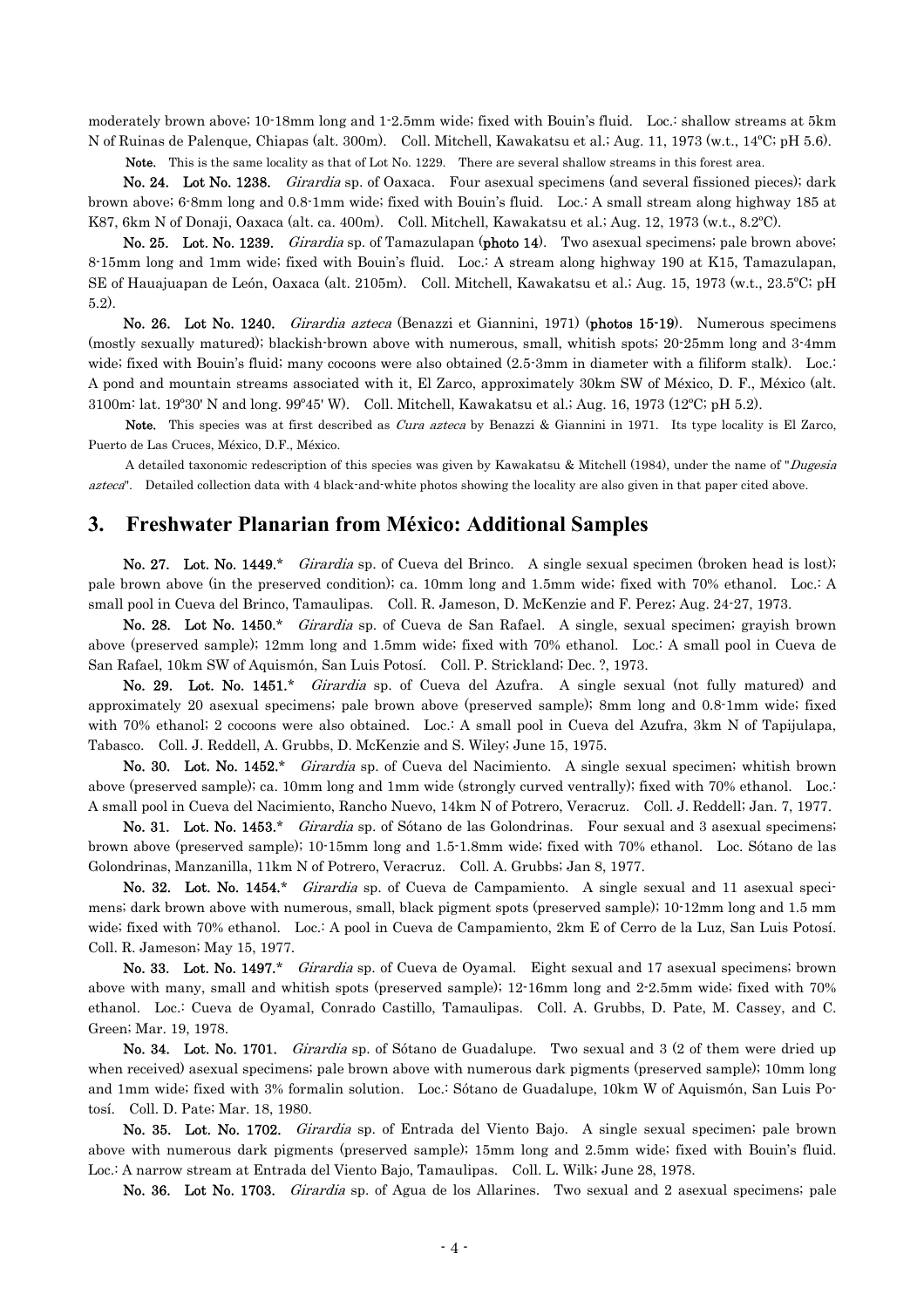brown above with numerous dark pigments (preserved sample); 12-14mm long and 1-1.5mm wide; fixed with Bouin's fluid. Loc. Agua de los Allarines, 0.5km N of Conrado Castillo, Tamaulipas. Coll. P. Sprouse; Oct. ?, 1979.

No. 37. Lot. No. 1704. Girardia sp. of Sótano de las Calenturas. Two sexual and 3 asexual specimens; pale brown above (preserved sample); 12-15mm long and 1-2mm wide; fixed with 3% formalin solution. Loc.: Sótano de las Calenturas, Yerbuena, Tamaulipas. Coll. D. Pate; Nov. 23, 1979.

No. 38. Lot. No. 1705. *Girardia* sp. of Sótano de las Golondrinas. Two sexual and 3 asexual (partly broken) specimens; pale brown above (preserved sample); 8-10mm long and 0.8-1mm wide; fixed with 3% formalin solution. Loc.: Sótano de las Golondrinas, 10km W of Aquismón, San Luis Potosí. Coll. P. Sprouse; Mar. 20, 1980.

No. 39. Lot. No. 1706. *Girardia* sp. of Cueva de los Ladrones. Five asexual specimens; pale brown above (preserved sample); 6-8mm long and 0.8mm wide; fixed with 3% formalin solution. Loc.: Cueva de los Ladrones, La Silleta, San Luis Potosí. Coll. P. Sprouse; Apr. 1, 1980.

No. 40. Lot. No. 1707. Girardia sp. of Cueva los Viet Cong. Two sexual (?) and 3 asexual specimens; dark grayish brown above (preserved sample); 10-12mm long and 1mm wide; fixed with 3% formalin solution. Loc.: A pool in Cueva de los Viet Cong, Xilitla Plateau, San Luis Potosí. Coll. D. Pate and P. Sprouse; Apr. 1, 1980.

 Note. Animals of Lot Nos. 1701-1707 are kept in tubes with 70% ethanol; serial sections for microscopic examination have not yet prepared.

No. 41. Lot No. 1881.\* Girardia sp. of Cueva del Tecolote. Six sexual specimens; dark brown above (preserved sample); 12-15mm long and 2.5-3mm wide; fixed with 70% ethanol. Loc.: A pool in Cueva del Tecolote, Los San Pedro, Tamaulipas. Coll. P. Sprouse; Nov. 18, 1984. (Received from J. Reddell.)

## **4. Freshwater Planarians from México: The 1984 Collection from Baja California by Dr. and Mrs. Mitchell**

 No. 42. Lot. No. 1730. Girardia sp. of Arroyo San Vicente (photo 20). Twelve asexual specimens; brown above; 8-12mm long and 1-1.5mm wide; fixed with Bouin's fluid. Loc.: Arroyo San Vicente, 22.5km S of Santo Tomás, Baja California. Coll. R. & L. Mitchell, F. Abernethy; June 12, 1984 (w.t., 24ºC).

Mitchell's Note. Animals were obtained under small rocks in small, flowing stream about 17km inland from where this stream enters Pacific Ocean.

No. 43. Lot. No. 1731. *Girardia* sp. of Arroyo Parras (photo 21). Two sexual and 8 asexual specimens; very dark brown above; 10-15mm long and 1.5-2.5mm wide; fixed with Bouin's fluid. Loc.: Arroyo Parras, Sierra de la Giganta, 14km from the Transpeninsular Highway (México 1) on road to Misión San Javier de Vigge, Baja California. Coll. R. & L. Mitchell; July 5, 1984 (w.t., ca. 34ºC).

Mitchell's Note. This arroyo evidently flows only at times of heavy rainfall. There are also springs that supply it but not with enough water to maintain constant flow. There are deep holes in the bed of the arroyo where water appears to be permanent, or to persist for long periods. It was in one such pool that this sample was taken. The pool was about 8m long, 3m wide, and 1m deep. All planarians taken were beneath one large rock (1/3m diameter) at the downstream end of the pool. Water was standing; no evidence of recent flow. Rock was buried in soft silt several cm. At this point, however, water temperature was a surprising 89 ºF! This is a highly isolated locality surrounded by vast desert. We were very surprised to find planarians here.

## **Appendix. Two Polyclad Species from the Sea of Cortez, Baja California**

 No. 44. Lot. No. 1732. Polycladida sp. of Bahía Concepción (photo 23). Two specimens; whitish green and translucent above with an undulate body margin; with a pair of cerebral eye-spots; 20-22mm long and 12mm wide; fixed with Bouin's fluid. Loc.: Under small rocks on sand, about 1.5m beneath water, Playa Satispak, Bahía Concepción, Sea of Cortez, Baja California. Coll. R. & L. Mitchell; July 6, 1984.

 No. 45. Lot. No. 1733. Polycladida sp. of Bahía de Los Angeles (photo 24). Three sexual specimens; very pale brown to translucent above; with a pair of cerebral eye-spots; 9-10mm long and 3-3.5mm wide; fixed with Bouin's fluid. Loc.: Under small rocks on sand, almost exposed at low tide, Bahía de Los Angels, Sea of Cortez, Baja California Norte. Coll. R. & L. Mitchell, F. Abernethy; July 17, 1984.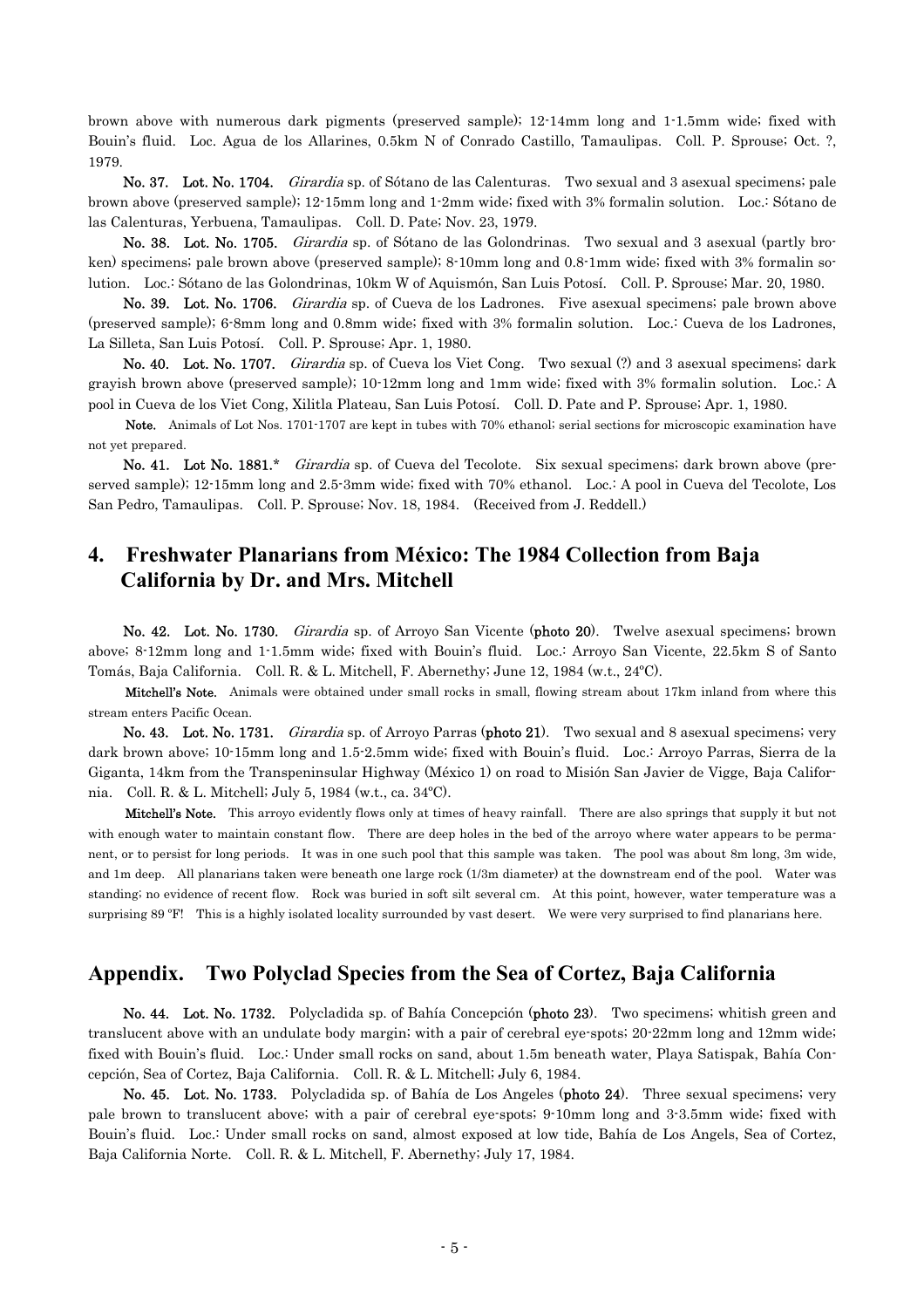#### **5. Freshwater Planarians from Texas, U.S.A.: Additional Samples**

No. 46. Lot No. 1214. *Girardia* sp. of Devil's River. Many, both sexual (a few) and asexual, specimens; brown above; 10-15mm long and 1-2.5mm wide; fixed with Bouin's fluid. Loc.: Devil's River, ca. 40km N of Comstock, Texas. Coll. Mitchell; Apr. 1, 1973.

No. 47. Lot No. 1215. Girardia sp. of Pecos River. Several asexual specimens; 10mm long and 1mm wide; fixed with Bouin's fluid. Loc.: Pecos River, ca. 42km N of Langtry, Val Verde Co., Texas. Coll. Mitchell; Apr. 15, 1973.

No. 48. Lot No. 1672. Girardia sp. of San Saba River (photo 22). Many sexual specimens; moderately brown above; 12-18 mm long and 2-2.5mm wide; fixed with Bouin's fluid; several cocoons were also obtained. Loc.: San Saba River, Menard, Menard Co., Texas. Coll. R. & L. Mitchell; Mar. 13, 1982.

 No. 49. Lot No. 1878. Girardia sp. of Barton Spring. A single asexual specimen (broken); brown above; 10mm long and 1mm wide; fixed with 70% ethanol. Loc.: Barton Spring, Travis Co., near Austin, Texas. Coll. R. Hershler; Aug. 8, 1984. (Received from J. Reddell.)

 No. 50. Lot No. 1879. Girardia sp. of Crockett. Two sexual specimens; brown above; 12-15mm long and 2-2.5mm wide; fixed with 70% ethanol. Loc.: A well of Crockett County, Texas. Coll. J. L. Ivy and L. K. Palit; Nov. 9, 1985. (Received from J. Reddell.)

No. 51. Lot No. 1880. Phagocata? sp. of Hondo Creek. A single asexual specimen; pale brown above with numerous dark brown pigments; 15mm long and 1mm wide; with 5 pharynges (protruded from the mouth); fixed with 70% ethanol. Loc.: Hondo Creek, Hyporheic Zone, Medina Co., ca. 6km E of Hondo, Texas. Coll. S. J. Harden; Apr. 21, 1986. (Received from J. Reddell.)

#### **6. Land Planarians from México**

 No. 52. Lot. No. 1207. Land Planaria sp. of Sótano del Rancho de la Barranca. A single preserved specimen; morphological data observed by Kawakatsu are under investigation. Loc.: Sótano del Rancho de la Barranca, 5km W of Ahuacatlán, San Luis Potosí. Coll. J. White; Nov. 27, 1972. (Received from J. Reddell.)

Note. This sample was sectioned (sagittal sections of a head piece; transverse sections of a posterior part of the head piece; sagittal sections of the pharyngeal and postpharyngeal piece). The animal was in a non-sexual condition.

 No. 53. Lot No. 1208. Land Planaria sp. of Huichihuayán. A single preserved specimen; morphological data observed by Kawakatsu are under investigation. Loc.: Under rock near Río Huichihauyan near Huichihauyan, San Luis Potosí. Coll. Mitchell; Feb. 21, 1973.

 No. 54. Lot No. 1241. Land Planaria sp. of Actún Chacaljas. A single preserved specimen fixed with Bouin's fluid; morphological data observed by Kawakatsu are under investigation. Loc.: Near the entrance of Actún Chacaljas, near Muna, Yucatan. Coll. J. Reddell; Aug. 2, 1973.

 No. 55. Lot No. 1242. Land Planaria sp. of Muna. A single preserved specimen fixed with Bouin's fluid; morphological data observed by Kawakatsu are under investigation. Loc.: Under rock in a plain at 1km S of Muna, Yucatan. Coll. Kawakatsu; Aug. 3, 1973.

No. 56. Lot No. 1441. *Bipalium kewense* Moseley, 1878? A single, asexual specimen; head rounded (slightly broken) with numerous small eyes; pale yellowish brown above with a middorsal, longitudinal stripe of a blackish purple coloration (preserved specimens); 25mm long and 2.5mm wide; fixed with 70% ethanol. Loc.: 2km W of Río Huichihuayán, San Luis Potosí. Coll. T. R. Mollhagen; Feb. 21, 1973.

Note. This sample is a bipaliid species with a pair of conspicuous blackish patterns at the neck. The lateral and marginal stripes are not conspicuous in this small, preserved specimen.

 No. 57. Lot No. 1442. Bipalium kewense Moseley, 1878? A single, asexual specimen; a crescent-shaped head, a pair of blackish patterns at the neck and longitudinal stripes are conspicuous (preserved specimen); 50mm long and 5mm wide; fixed with 70% ethanol. Loc.: Ahuacatlán, Querétaro. Coll. W. Graham; Feb. 21, 1973.

No. 58. Lot No. 1443. *Diporodemus*? sp. of Linares-1. Three specimens; pale brown above with a conspicuous, middorsal longitudinal stripe (preserved specimen); 20-30mm long and 3-4mm wide; fixed with 70% ethanol. Loc.: 14km W of Linares, Nuevo León. Coll. J. W. Cooke; Mar. 9, 1973.

No. 59. Lot No. 1444. Diporodemus? sp. of Linares-2. A single specimen; pale brown above; without dorsal stripes (preserved specimens); 25mm long and 4mm wide; fixed with 70% ethanol. Loc.: The same with the Lot No. 1443. Coll. J. W. Cooke; Mar, 9. 1973.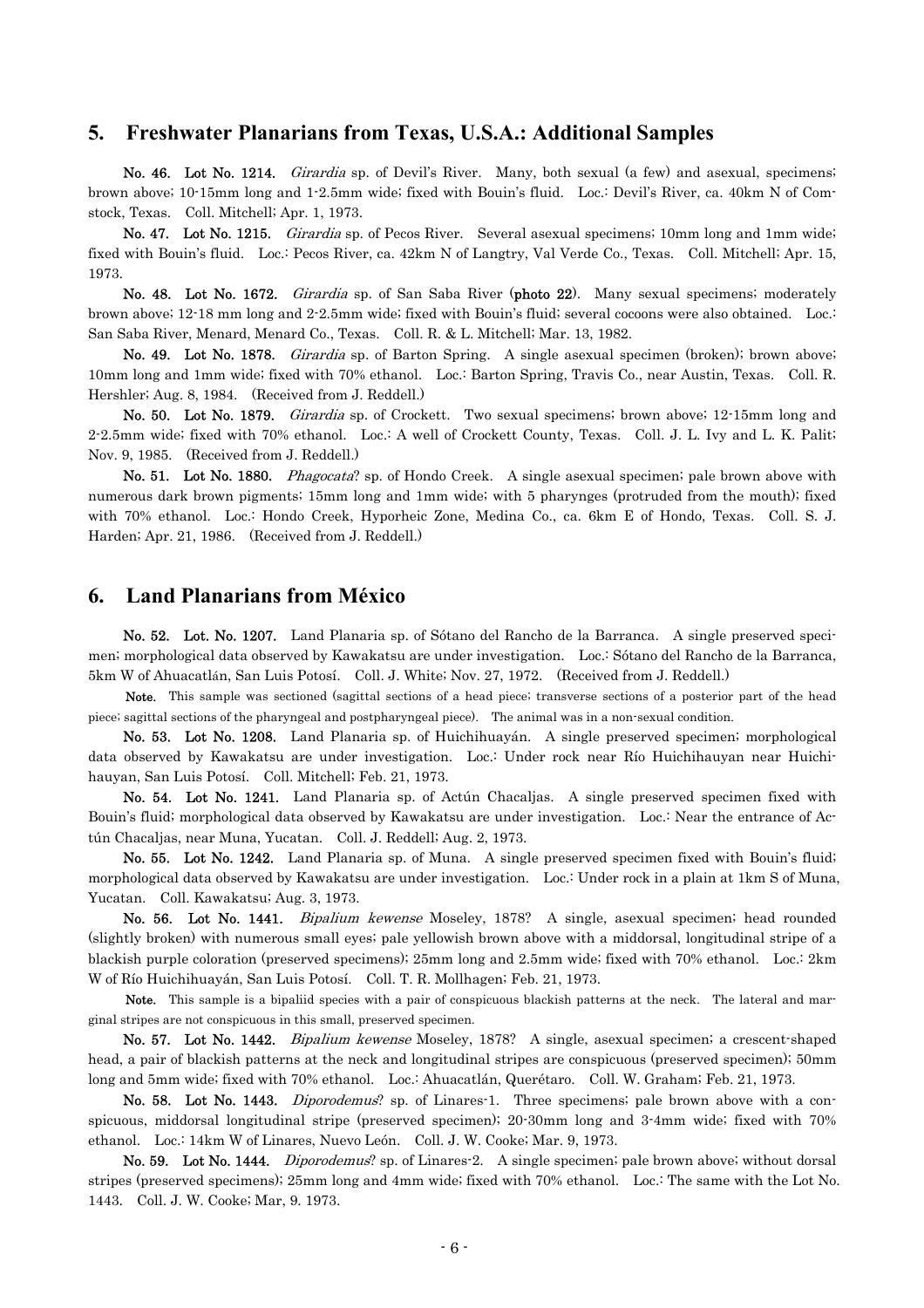No. 60. Lot No. 1445. Diporodemus? sp. of Cueva del Lencho Virgén. A single specimen; pale brown above with a middorsal longitudinal stripe (preserved specimen); 25mm long and 3.5mm wide; fixed with 70% ethanol. Loc.: Near the entrance of Cueva del Lancho Virgen, 10km SSW of Acatlán, Oaxaca. Coll. J. Reddell, R. Jameson, D. McKenzie and W. Elliott; Jan. 2-3, 1974.

No. 61. Lot No. 1446. *Bipalium kewense* Moseley, 1878? A single specimen without head (broken); pale brown above with 3 longitudinal stripes (a thin, middorsal one and a pair of rather wide lateral ones) (preserved specimen); 30mm long and 2.5mm wide; fixed with 70% ethanol. Loc.: Sótano del Pozo, Ahuacatlán, San Luis Potosí. Coll. C. Elliott; May 25, 1974.

No. 62. Lot No. 1447. *Diporodemus*? sp. of Actún Sabacá. A single specimen; pale brown above without stripes (preserved specimen); 10mm long and 1.5mm wide; fixed with Bouin's fluid. Loc. Near the entrance of Actún Sabacá, 6km S of Tekax, Yucatán. Coll. J. Reddell, D. McKenzie, S. Wiley, J. Andrews, and Mitchell; Dec. 4. 1977.

 No. 63. Lot No. 1448. Geoplaninae sp. of Actún Sabacá. A single specimen; brown above; obtuse head with many, small, marginal eyes (preserved specimen); 20mm long and 4mm wide; fixed with Bouin's fluid. Loc.: The same with the Lot No. 1447. Coll. J. Reddell, D. McKenzie, S. Wiley, J. Andrews and Mitchell; Dec. 4, 1977.

 No. 64. Lot No. 1699. Diporodemus? sp. of Sótano del Camino. A single, sexual specimen; brown above without stripes (preserved specimen); 25mm long and 4mm wide; fixed with 75% isopropyl alcohol. Loc.: Sótano del Camino, 13km N of Agua Buena, San Luis Potosí. Coll. A. Grubbs; Aug. 4, 1975.

 No. 65. Lot No. 1700. Bipalium kewense Moseley, 1878? A single, asexual specimen; pale brown above with 3 longitudinal stripes (a thin, middorsal one and a pair of lateral ones) (preserved specimen); 35mm long and 3mm wide (strongly curved); fixed with 3% formalin solution. Loc.: Sótano de Guadalupe, 10km W of Aquismón, San Luis Potosí. Coll. D. Pate; Mar. 18, 1980.

## **Acknowledgements**

 Kawakatsu and Mitchell wish to thank those who assisted in the collection of Mexican planarians for many years  $\cdots$  their names are shown at the end of each lot of samples listed in the text. We especially appreciate the special assistance of Mitchell's family, James Reddell (Austin), William Elliott (Austin), and Francis Abernethy (Nacogdoches, Texas).

## **References (exclusive of Polyclads)**

#### **I. Introduction (with several taxonomic papers for scientific names of genera cited in the text)**

Ball, I. R., 1974. See the References II. Genera Dugesia s.s. Girard, 1850; Girardia Ball, 1974.

- Girard, C., 1850. A brief account of the fresh water species of Planariae inhabiting the United States. Proc. Boston Soc. Nat. Hist., 3: 264-265. Genus Dugesia Girard, 1850.
- Hirano, M. & Kawakatsu, M., 1983\*. Freshwater algae from the Southern United States and México. I: Diatoms. Bull. Fuji Women's College, (21), II: 113-134 (pls. I-X).
- Hirano, M. & Kawakatsu, M., 1984\*. Freshwater algae, etc. II. Blue-green algae and desmids. Bull. Fuji Women's College, (22), II: 29-33 (pl. I).
- \* These freshwater algal samples from México were collected by Kawakatsu in the summer of 1973. The collecting sites of algae (and planarians) are shown in the sketch-map on p. 115 of the 1983 paper; 4 photos showing localities in Texas and México are shown in pl. I on p. 125.

Hyman, L. H., 1938. See the References IV. Genus Diporodemus Hyman, 1938.

Kawakatsu, M. & Mitchell, R. W., 1981a, b, 1984a. See References II.

Kawakatsu, M. & Mitchell, R. W., 1983, 1984b. See References III.

Kawakatsu, M., Murayama, H. & Ôgawara, G., 1995a. A list of triclad Turbellarians from Australia (including Tasmania) and New Zealand in Kawakatsu's Collection. Part I: A list with maps showing localities. Bull. Fuji Women's College, (33), II: 87-103.

Kawakatsu, M., Murayama, H. & Ôgawara, G., 1995b. A list of triclad Turbellarians, etc. Part II: Plates. Occ.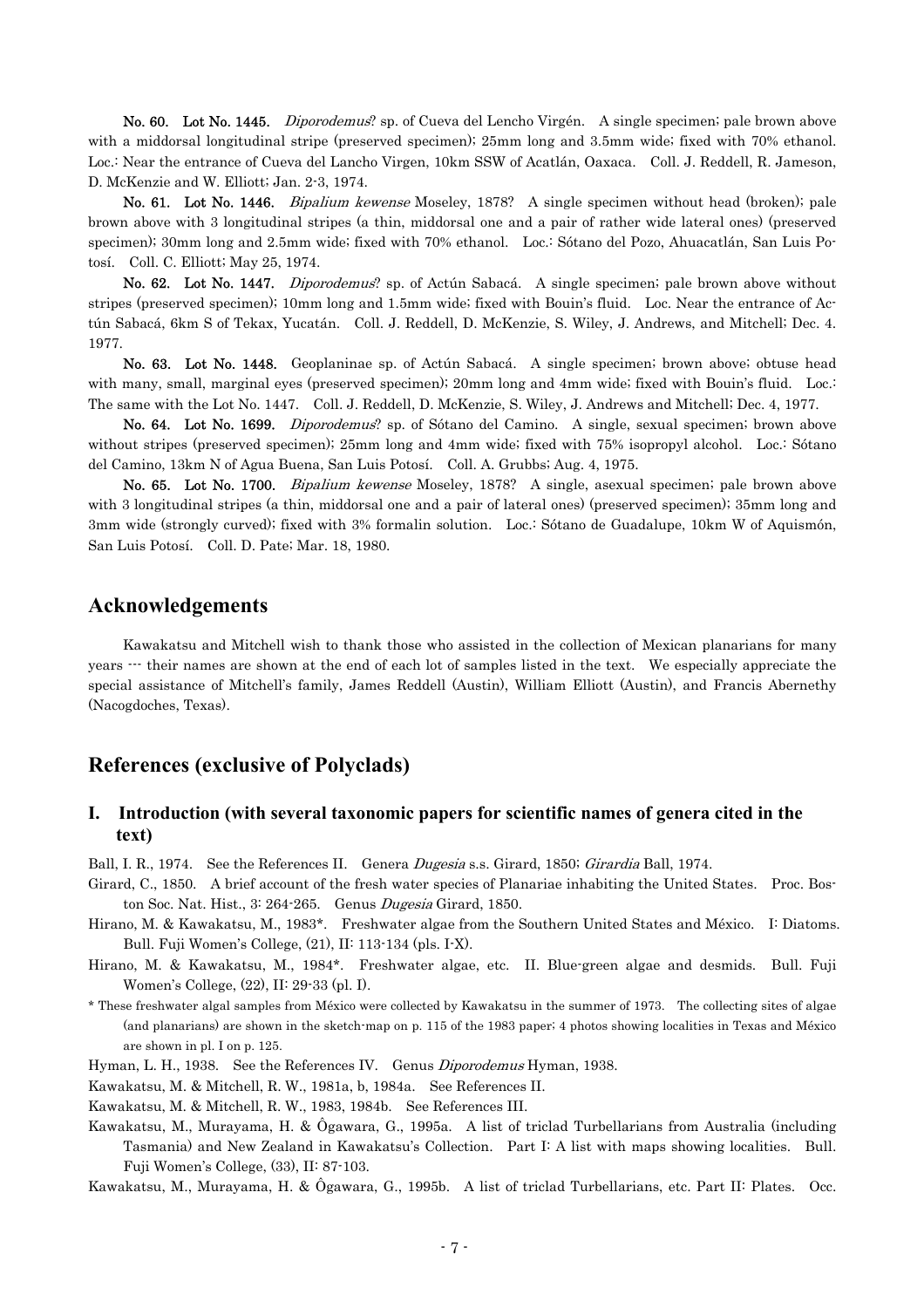Publ., Biol. Lab. Fuji Women's College, Sapporo (Hokkaidô), Japan, (26): 1-12 (pls. I-XI).

- Kawakatsu, M., Yoneda, I. & Murayama, H., 1996a. A List of triclad Turbellarians from Nepal in Kawakatsu's Collection. Part I: A list with maps. Bull. Fuji Women's College, (34), II: 95-103.
- Kawakatsu, M., Yoneda, I. & Murayama, H., 1996b. A list of triclad Turbellarians, etc. Part II: Additional maps and photographs. Occ. Publ., Biol. Lab. Fuji Women's College, Sapporo (Hokkaidô), Japan, (28): 1-4.
- Leidy, J., 1847. Description and anatomy of a new and curious sub-genus of Planaria. Proc. Acad. Nat. Sci. Pilad., 3: 248-251. Genus Phagocata Leidy, 1847.
- Mitchell, R. W. & Kawakatsu, M., 1972a, 1973. See References II.

Mitchell, R. W. & Kawakatsu, M., 1972b. See References III.

Sluys, R. & Kawakatsu, M., 2000. New, southernmost record of Paucumara trigonocephala (Platyhelminthes, Tricladida, Maricola) from Queensland, with documentation of earlier records from Japan. Queensland Natur., 38 (1-3): 24-30.\*

\* In "References" on page 30, a confusion occurred for the arrangement and citation of 3 papers. For their correct citations, see the following web article by Kawakatsu & Sasaki (2002), pages 4-5. http://planarian.net/kswp/36/kaburaki.pdf

- Sluys, R., Kawakatsu, M. & Winsor, L., 1998. See References II.
- Stimpson, W., 1857. Prodromus descriptiones animalium evertebratorum quae in Expeditione ad Oceanum, Pacificum, Septentrionalem a Republica Federata missa, Johanne Rodgers Duce, observavit et descripsit. Proc. Acad. Nat. Sci. Philad., 9: 19-31. Genus Bipalium Stimpson, 1857.

Strand, E., 1942. Miscellanea nomenclatoria zoologica et palaeontologica. Folia Zool. Hydrobiol., 11: 386-402. Genus Cura Strand, 1942.

#### **II. Paludicolen Freshwater Planarians (Tricladida, Paludicola) from México Previously Reported**

- Ball, I. R., 1971. Systematic and biogeographical relationships of some *Dugesia* species (Tricladida, Paludicola) from Central and South America. Amer. Mus. Novitates, (2472): 1-25.
- Ball, I. R., 1974. A contribution to the phylogeny and biogeography of the freshwater triclads (Platyhelminthes: Turbellaria). In: Riser, N. W. & M. P. Morse (eds.), The Hyman Memorial Volume  $\cdots$  Biology of the Turbellaria, pp. 339-401. McGraw-Hill Book Co., New York, etc.
- Benazzi, M., 1972. Notizie preliminari sulle planarie raccolte nella seconda spedizione Lincea in Messico. Atti Accad. Naz. Lincei, 1972, Rend. Classe di Sci. fisic., matem. e nat., LII, (3): 403-405.
- Benazzi, M. & Giannini, E., 1971. *Cura azteca*, nuova specie di planaria del Messico. Atti Accad. Naz. Lincei, 1971, Rend. Classe di Sci. fisic., matem. e nat., L, (4): 477-481 + pls. I-II.
- Kawakatsu, M. & Mitchell, R. W., 1981a. An additional note on *Dugesia guatemalensis* Mitchell et Kawakatsu (Turbellaria, Tricladida, Paludicola), a troglophilic planarian from México. Jour. Speleol. Soc. Japan, 6: 37-41.
- Dugesia dorotocephala and Dugesia sp. (Turbellaria, Tricladida, Paludicola). Annot. Zool. Japon., 54: 191-206. Kawakatsu, M. & Mitchell, R. W., 1981b. Freshwater planarians from the Southern United States and México:
- Paludicola). Bull. Nat. Sci. Mus., Tôkyô, ser. A (Zool.), 10: 37-50. Kawakatsu, M. & Mitchell, R. W., 1984a. Redescription of Dugesia azteca (Benazzi et Giannini, 1971) based upon the material collected from the type locality in Mexico, with corrective remarks (Turbellaria, Tricladida,
- Kawakatsu, M. & Mitchell, R. W., 1984b. Occurrence of Dendrocoelopsis americana (Hyman, 1939) in Soda Water Well, Texas, U.S.A. (Turbellaria, Tricladida, Paludicola). Proc. Jap. Soc. Syst. Zool., (28): 1-11 + pls. I-III.
- Kenk, R., 1974. Index of the genera and species of the freshwater triclads (Turbellaria) of the world. Smith. Contr. Zool., (183): i-ii + 1-90.
- Mitchell, R. W. & Kawakatsu, M., 1972a. Freshwater cavernicole planarians from Mexico: New troglobitic and troglophilic Dugesia from caves of the Sierra de Guatemala (1). Ann. Spéleol., 27, (4): 639-681.
- Mitchell, R. W. & Kawakatsu, M., 1973. A new cave-adapted planarian (Tricladida, Paludicola, Planariidae) from Chiapas, Mexico. Mitchell, R. W. & J. R. Reddell (eds.), Association for Mexican Cave Studies, Bull. 5: 165-170.
- Sluys, R. & Kawakatsu, M., 2001. Contribution to an inventory of the freshwater planarians of Australia and New Zealand (Platyhelminthes, Tricladida, Dugesiidae), with distribution maps of the species examined. Beaufortia, Bull. Zool. Mus., Univ. Amsterdam, 51 (10): 163-198.

Sluys, R., Kawakatsu, M. & Winsor, L., 1998. The genus Dugesia in Australia, with its phylogenetic analysis and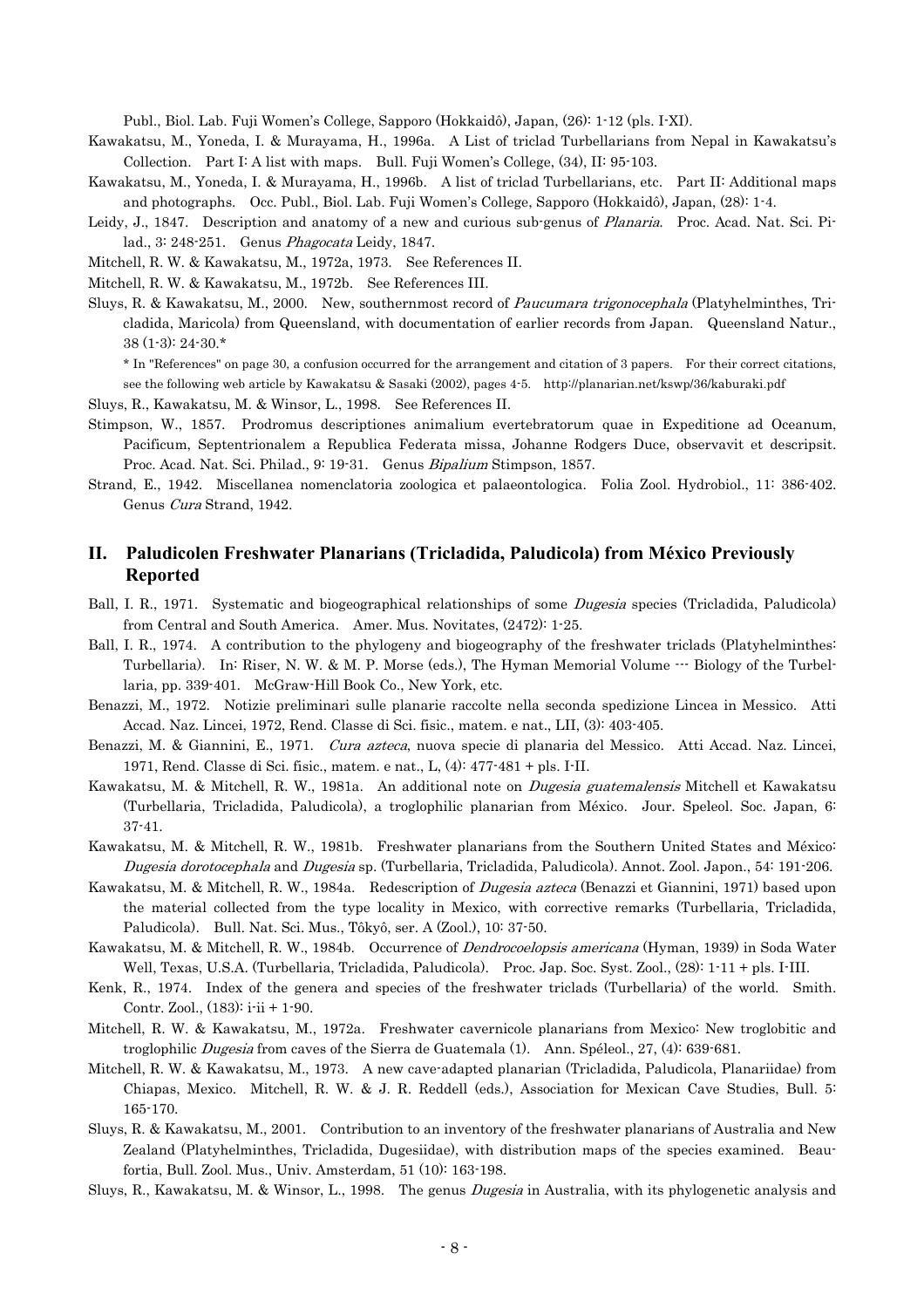historical biogeography (Platyhelminthes, Tricladida, Dugesiidae). Zool. Scripta, 27: 273-289.

Woodworth, W. McM., 1897. Contributions to the morphology on the Turbellaria. II. On some Turbellaria from Illinois. Bull. Mus. Comp. Zool. Harvard, 31: 1-16 + pl. 1.

#### **III. Cavernicole Freshwater Planarians (Tricladida, Cavernicola) from México Previously Reported**

Benazzi, M., 1972. See the References II.

- Bennazi, M., 1973. Priority of the name *Opisthobursa mexicana* Benazzi, 1972 over *Dimarcus villalobosi* Mitchell and Kawakatsu, 1972. Atti Accad. Naz. Lincei, 1973, Rend. Classe di Sci., matem. e nat., LIV, (1): 133-134.
- Bennazi, M., 1976. *Opisthobursa josephinae*, a new troglobitic planarian from Chiapas, Mexico. Atti Accad. Naz. Lincei, 1975, Rend. Classe di Sci., matem. e nat., LIX, (5): 533-536 + pls. I-II.
- Bennazi, M. & Giannini, E., 1973. A remarkable cave planarian: *Opisthobursa mexicana* Benazzi, 1972. Accad. Naz. Lincei, 1973, (171): 47-54 + pls. I-IV.
- Kawakatsu, M. & Mitchell, R. W., 1983. Record of a cave-adapted planarian (Turbellaria, Tricladida, Maricola) from Guatemala. Annot. Zool. Japon., 56: 291-298.
- Kawakatsu, M. & Mitchell, R. W., 1984b. A list of retrobursal Triclads inhabiting freshwater and aquatic probursal Triclads regarded as marine relicts, with corrective remarks on our 1984 paper published in Zoological Science, Tôkyô. Occ. Publ., Biol. Lab. Fuji Women's College, Sapporo (Hokkaidô), Japan, (11): 1-8.
- Mitchell, R. W. & Kawakatsu, M., 1972b. A new family, genus and species of cave-adapted planarian from Mexico (Turbellaria, Tricladida, Maricola). Occ. Pap., Mus. Texas Tech. Univ., (8): 1-16.
- Sluys, R., 1990. A monograph of the Dimarcusidae (Platyhelminthes, Seriata, Tricladida). Zool. Scripta, 19. (1): 13-29.

#### **IV. Land Planarians (Tricladida, Terricola) from México**

- Hyman, L. H., 1938. Land planarians form Yucatan. In: Pearse, A. S. (ed.), Fauna of the caves of Yucatan. Carnegie Inst. Washington Publ., (491): 23-32.
- Hyman, L. H., 1939. New species of flatworms from North, Central, and South America. Proc. U. S. Nat. Mus., 86 (3055): 419-439.
- Ogren, R. E. & Kawakatsu, M., 1998. American Nearctic and Neotropical land planarian (Tricladida: Terricola) faunas. Pedobiologia, 42: 441-451.
- Ogren, R. E., Kawakatsu, M. & Froehlich, E. M., 1997\*. Additions and corrections of the previous land planarian indices of the world (Turbellaria, Seriata, Tricladida, Terricola). Addendum IV. Geographic locus index: Bipaliidae; Rhynchodemidae (Rhynchodeminae; Microplaninae); Geoplanidae (Geoplaninae; Caenoplaninae; Pelmatoplaninae). Bull. Fuji Women's College, (35), II: 63-103 (Appendix I-V).
	- \* Known species of Mexican land planarians are listed in this article.
- Moseley, Description of a new species of land-planarian from the hothouses at Kew Gardens. Ann. Mag. Nat. Hist., (5), 1: 237-230.

#### **V. Data Base**

- Roth, J., 2001a. Bibliography of Cave and Aquatic Interstitial Species North of Mexico. In: Draft Database on Caves of the US and Canada (CD-ROM). Oregon Caves Nat. Monument, Nat. Park Service, US Department of Interior. Contact: Dr. John Roth (E-mail: ORCA\_Resource\_Managemanet@nps.gov).
- Roth, J., 2001b. Subterranean Species of the US and Canada (CD-ROM). Oregon Caves Nat. Monument, etc. The section 'Turbellaria (=flatworms in part)' was written by Dr. R. Sluys.
- Tyler, S & Bush, L. F., 1998. Turbellaria Platyhelminthes. Turbellarian Taxonomic Database. http://linius. umesci.maine.edu/turbellaria/index.html

Note. The following web article is available for the study of "Turbellarians".

Kawakatsu, M., Takai, M. & Sasaki, G.-Y., 2001. Planarian Resources on the Web: English Version. http:// www2u.biglobe.ne.jp/~gen-yu/plaweb\_e.html

#### **Explanation of Photos**

\*These photos were reproduced from Dr. Mitchell's color transparencies.